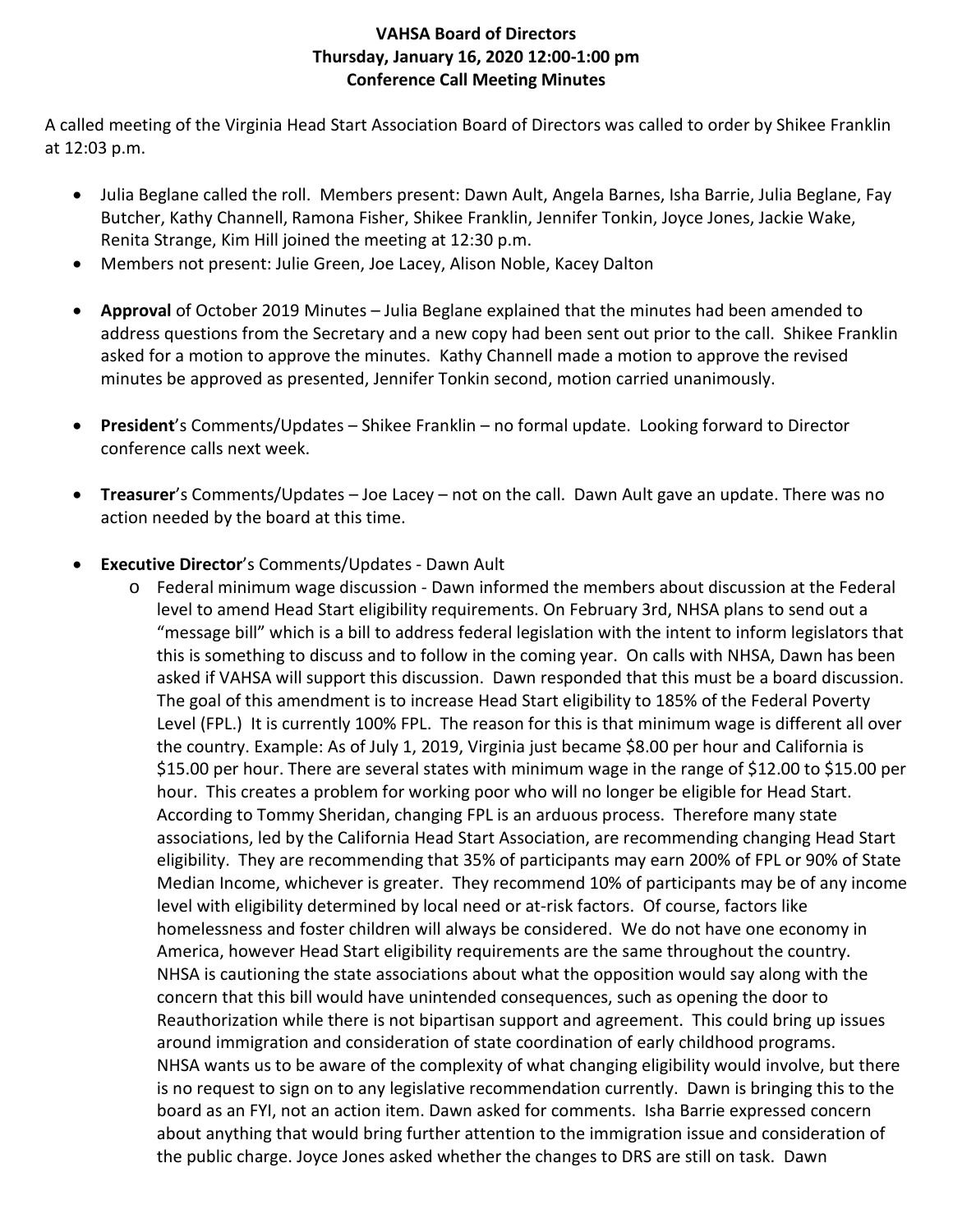responded that NHSA wants to leave efforts with DRS as they currently are which is to be done as an amendment and not through Reauthorization.

o Dawn asked for guidance from the board regarding bringing the Parent Ambassadors to Richmond on Monday, 1/20. The Governor has issued a State of Emergency for Richmond in effect until Tuesday, 1/21 at 5:00 pm because a gun rights rally is scheduled for the day. After discussion many members of the board recommended that Dawn delay the trip by one day so that the ambassadors attend the Wednesday, 1/22 legislative sessions. Dawn explained that the ambassadors have legislative appointments scheduled on Wednesday and will see a legislative session with votes on the floor for Medicaid reimbursement for home visiting as part of their Wednesday activities.

Dawn also explained that the ambassadors will also visit Richmond on 2/17 for events that include their children as an early childhood advocacy day with Voices for Virginia's children.

- o State legislation discussion Dawn shared the PowerPoint that was presented on January 8, 2020, by Jenna Conway to Virginia Preschool Initiative (VPI) coordinating staff of the Virginia public school systems. Dawn explained that she was not invited to participate in this call, but she did learn about the presentation after the fact because she is a member of the Unified Policy Agenda Network with Voices for Virginia's Children. Emily Griffey provided this link with other information and Dawn watched it, pointing out that she more or less stumbled across this. Dawn cautioned that Head Start was not specifically included in the discussion and wants to make sure that the Head Start community knows what the VPI community is hearing. Dawn reviewed the slides with the members of the board and explained the three main points of the work being done in Virginia to support unification of the Early Childhood system.
	- Federal Preschool Development Grant Birth to Five (PDGB5) renewal grant. \$33MM over 3 years, \$11MM per year. Goal: PDGB5 pilot style approach to ECE would be in all localities in Virginia by the end of the 3-year funding period.
	- **State level legislation**
	- Governor's budget adds \$94MM over the biennium to support these services.

Dawn continued to review the PowerPoint and referenced the attachment she sent for review prior to this board meeting which was created by NHSA reviewing what each state in the country is doing around early childhood. This information shows that several states have further developed plans than where Virginia is currently, i.e. Oregon has been giving state funds directly to Head Start programs for years.

Dawn discussed the uniform quality measurement system being developed in Virginia, the relocation of Virginia Child Care Development Fund (CCDF) management and Child Care licensing to Dept. of Ed. (DOE). She explained that DOE will contract back subsidy coordination to Virginia DSS but that oversight and accountability will be at DOE. Head Start Collaboration office will also move to DOE by July 1, 2021 if the legislation is passed in the General Assembly this session. Regarding Professional Development and a Quality Workforce, Virginia state tuition would be waived for ECE Associates Degree based on income.

CLASS observations would occur in all ECE programs. Question from Dawn - Will HS monitoring cycle be in conjunction with the regulation and who pays for it? Shikee pointed out the VQI does CLASS and HS's are a part of that. She asked if this is a new CLASS requirement in conjunction with the VQI requirement. Dawn will bring these questions to the legislators.

VPI would be allowed to serve at-risk 3- and 4-year-old children and could be used in private settings. Dawn pointed out that Jenna Conway, Virginia's Chief School Readiness Officer, stated that this presentation was created to provide guidance for VPI providers to begin thinking and planning for the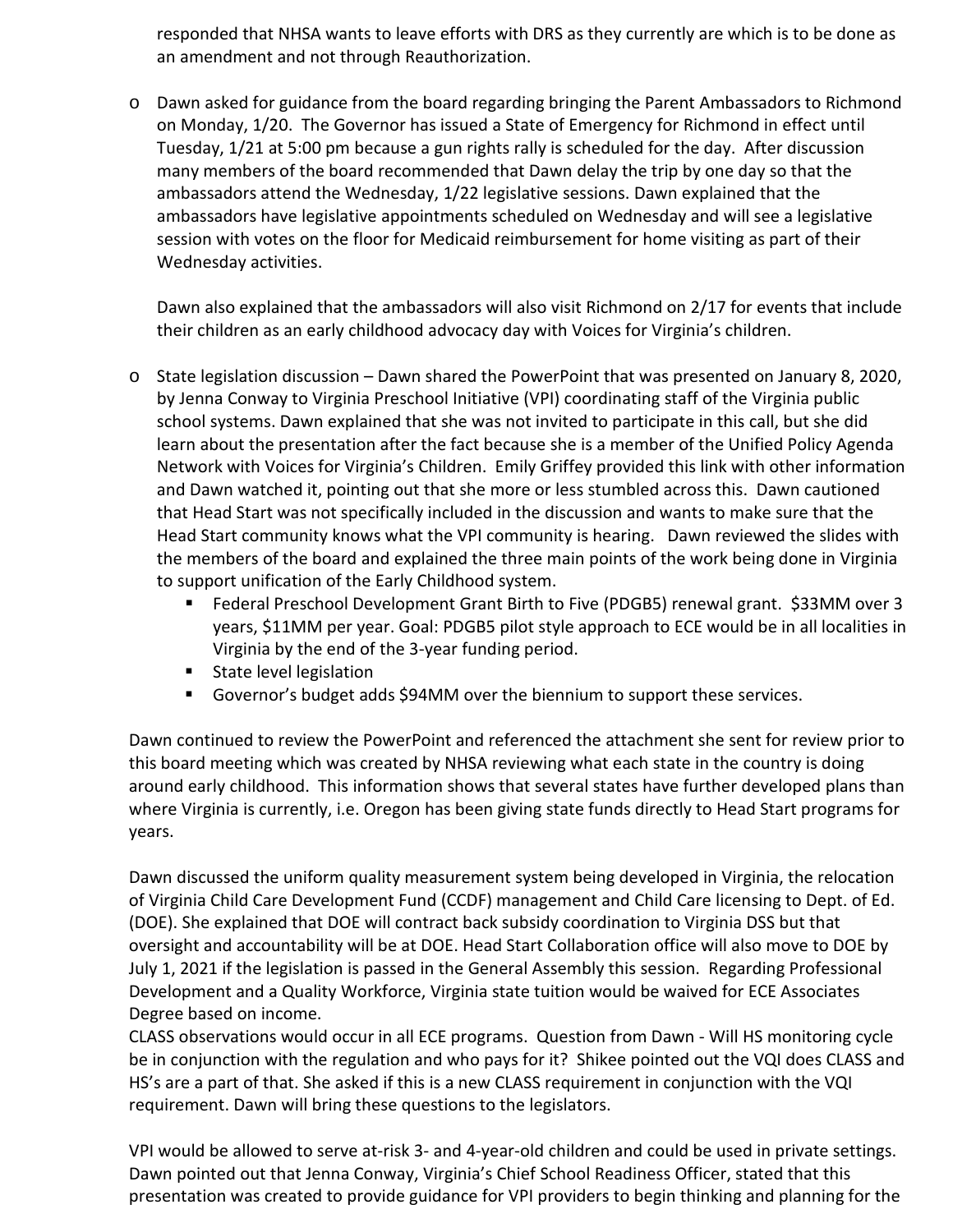May 15, 2020 application. She told VPI coordinators to start planning in January. The 3-year-olds are being phased in on a piloted basis.

Dawn shared that the Virginia Community Action Partnership (VACAP) Head Start committee, led by Annette Lewis, had a conference call in December. One of the main recommendations that came out of the call was that the income eligibility criteria for VPI legislation should be amended to begin with families with income at or above 130% of FPL. Per Annette Lewis, Jenna Conway and Holly Coy, Deputy Secretary of Education, both agree to support this change. There is also language being added to emphasize state funds supplementing versus supplanting federal funds. The language also strengthens legislation to support participation of Head Start staff on the VPI state advisory committee. Shikee stated that she is glad that our concerns are being heard.

Dawn pointed out that per the PowerPoint there will be a letter provided to superintendents this month describing the proposed budget changes as well as current data describing children in need of services, for their planning purposes. She will be reaching out to Jenna Conway to ask that this information also be shared with local Head Start programs. We need this information to coordinate enrollment. Superintendents will also get guidance for adding 3-year-old children.

Dawn summarized the current situation with legislation because she wants to make sure that our board was aware that all of this is going on because if the proposed legislation passes, there will be significant impacts on Head Start.

- **Governance Committee** \*Donna Buckland, Shikee Franklin, Fay Butcher
	- o **No update provided**.
- **Conference / Scholarship Committee** \*Jackie Wake, Julia Beglane, Angela Barnes, Julie Greene, Ramona Fisher, Alison Noble, Jennifer Tonkin
	- o **No update provided**. Julia will set up a conference call with the NE Region to coordinate services.
- **Advocacy Committee** \*Dawn Ault, Kacey Dalton, Kathy Channel, Joe Lacey
	- o **No additional update provided beyond Dawn's previously mentioned updates**.
- **HSSCO** Updates Dawn Ault a Collaboration Office Director has been hired with the intention of starting January 27<sup>th</sup> pending approval by the Region III Head Start office. Dawn approves of the hire.
- **HAC** and **TTA** were not present for the call but had informed Dawn that there were no signifcant updates since our meeting last October.

Dawn asked if there were any last comments:

Fay Butcher told Dawn that the board would stand behind her in any decision she made about the Parent Ambassadors visit to Richmond based on real time events. Dawn stated that she appreciated that and would keep an eye on what was happening on Monday.

Isha Barrie noted that Virginia Family Services will be meeting with Jenna Conway in Richmond on Feb 3rd to discuss the opportunity to apply for PDGB5 funding.

Shikee asked for a motion to adjourn.

Fay Butcher made a motion to adjourn the meeting at 1:01 p.m., Jennifer Tonkin second, motion carried unanimously. Meeting adjourned.